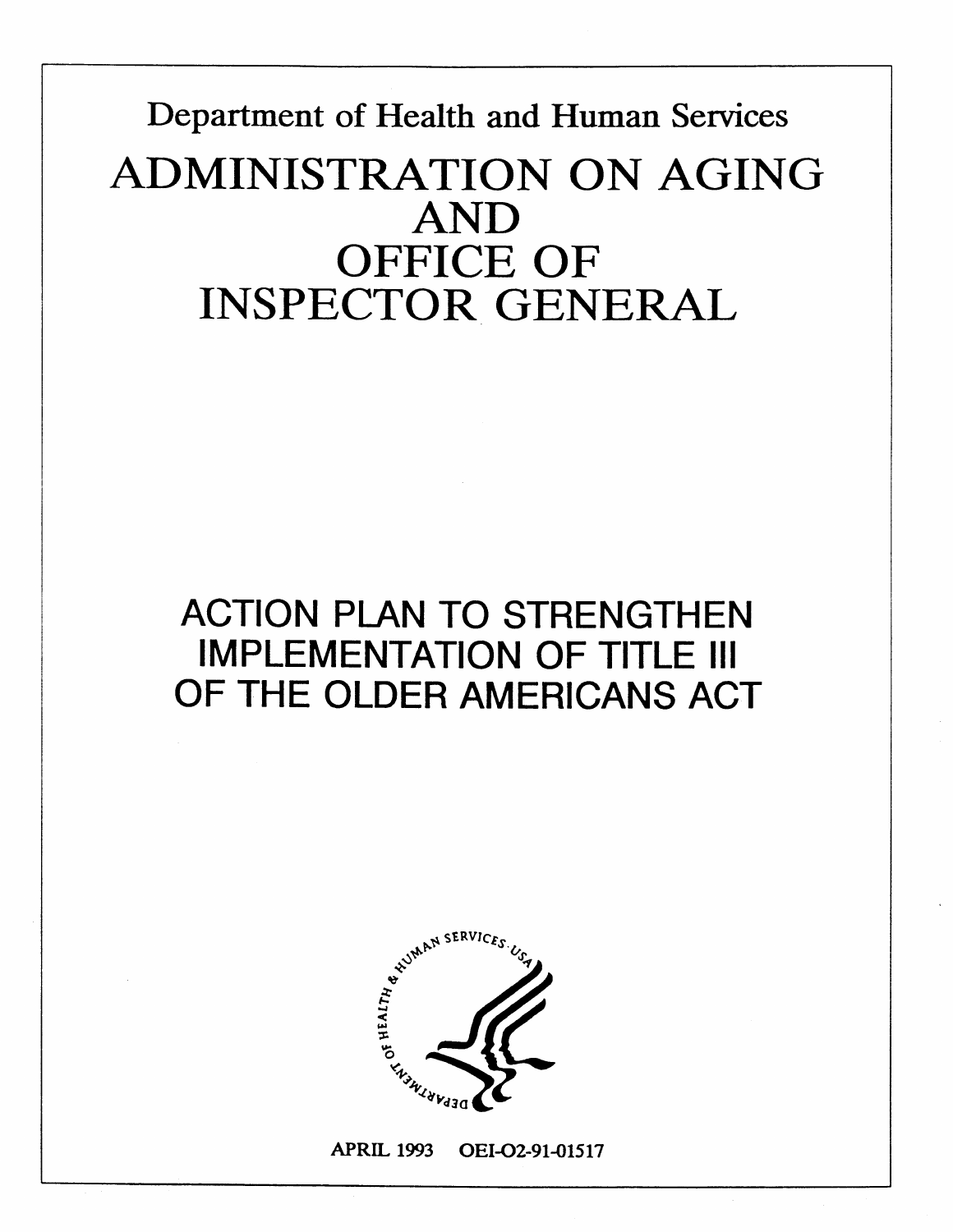#### BACKGROUND

This report summarizes the findings of a review of States' implementation of Title III of The Older Americans Act (OAA) and sets forth an action plan for the Administration on Aging (AoA).

In the summer of 1992, a joint AoA/Office of Inspector General (OIG) review team conducted compliance reviews of States' implementation of Title III. AoA initiated these reviews to strengthen its stewardship of the OAA and to provide the Commissioner with up-to-date information on implementation of Title III. In April 1993, AoA and OIG issued five reports on the reviews, focusing on the stewardship, targeting, ombudsman, nutrition, and financial management requirements of Title III.

#### SUMMARY OF FINDINGS

The compliance reviews found that States are generally successful in making area agencies aware of the requirements of Title III. They are, however, less successful in assessing area agency compliance. In some instances key requirements of the OAA were missing from assessment instruments. Additionally, only one-third of the States conduct annual, on-site assessments of area agencies. States report that they are seeking clearer and more comprehensive guidance on many requirements of the OAA, as well as more skills training and information about "best practices."

#### ACTION PLAN

individuals. It has three parts -- technical assistance, training, and review. AoA has prepared this action plan to address weaknesses identified in the reviews and to strengthen the capacity of State and area agencies to provide services to older

Technical assistance will consist of the development of a system for, and dissemination of, policy issuances and technical information.

Training for State agencies will be based upon a survey of State needs and will employ a strategy to use regional office staff and Title IV program resources to meet identified needs.

Reviews will become a regular part of AoA stewardship with State selfassessments in 1993 and full AoA reviews of States in 1994.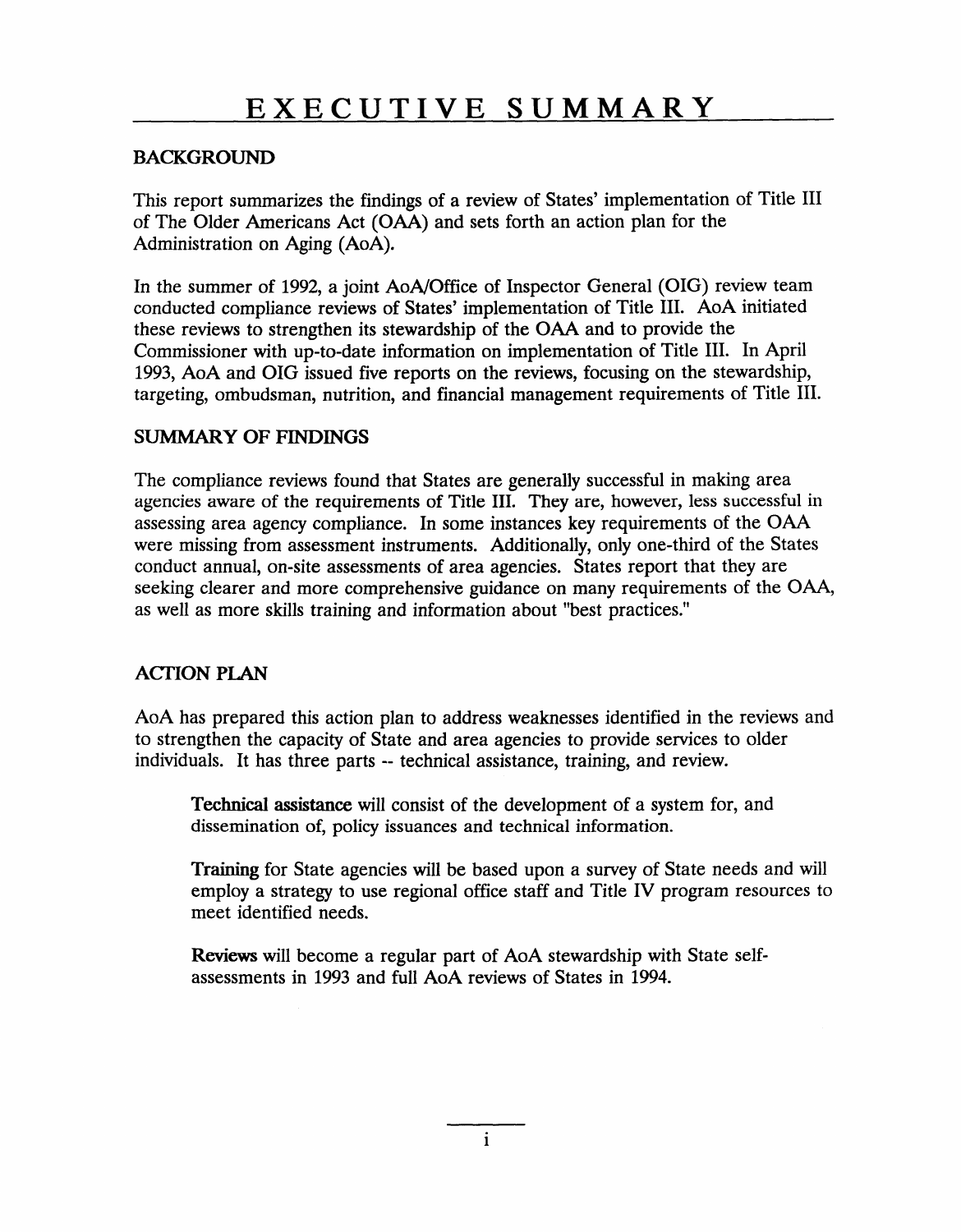## TABLE OF CONTENTS

#### **SUMMARY OF FINDINGS**

### **ACTION PLAN**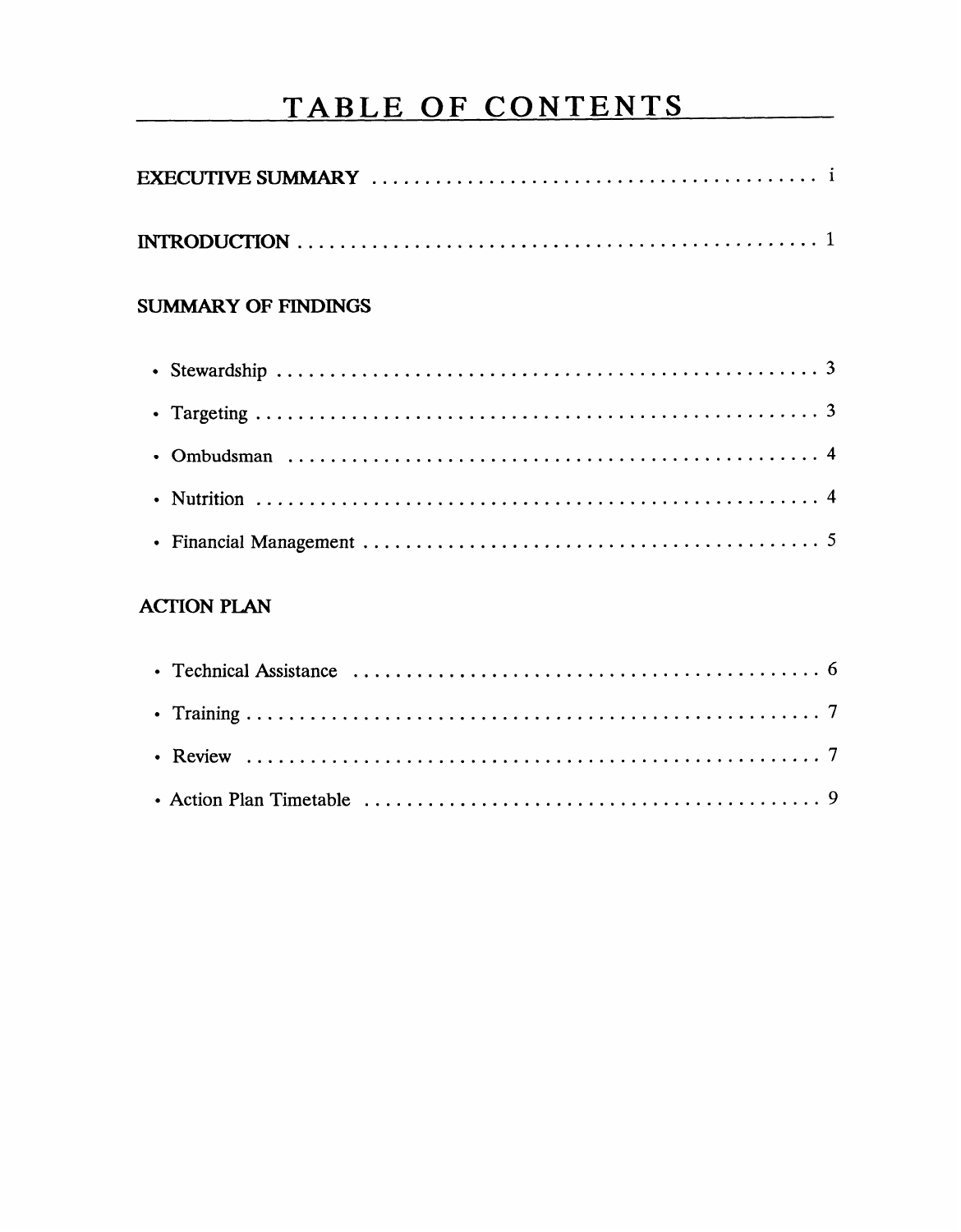#### BACKGROUND

In the summer of 1992 the Administration on Aging (AoA) and Office of Inspector General (OIG) conducted reviews of State Units on Aging's (SUA) implementation of Title III of the Older Americans Act (OAA). AoA initiated these reviews to strengthen its stewardship of the OAA and to provide the Commissioner with up-todate information on the implementation of Title III. The reviews focused on SUAs responsibility for stewardship, targeting, ombudsman, nutrition, and financial management requirements of Title III. AoA and OIG jointly published five reports in April 1993 which contain the findings from the reviews. Based on those findings AoA plans to undertake a number of actions which are outlined in this plan.

Under the OAA, the AoA serves as the principle Federal advocate for older individuals and monitors SUA implementation of Title III. Through Title III, AoA encourages and assists SUAs and area agencies on aging (AAAs) to implement a system of community-based services to prevent the premature institutionalization of older individuals. In FY 1992, AoA distributed approximately \$787 million in formula grants to States based on the population 60 years and older within each State. The SUAs use 5 percent of the grant on administration and fund AAAs who, in turn, contract for the supportive services, nutrition services and multipurpose senior centers.

However, AoA's capacity to carry out its stewardship responsibilities declined substantially during the 1980's due to a significant reduction in resources. More specifically, AoA sustained a 47 percent reduction in staff and a 75 percent reduction in travel funds. (Each regional office had only \$2,000 annually for travel.) These reductions limited AoA's ability to effectively monitor SUA'S implementation of Title III.

#### METHODOLOGY

The stratified, random sample of 20 States was based upon the population of individuals age 60 and older in each State. These are the same data used to allocate Title III funds among States. In the sampling process, we first divided States into four strata based upon the number of older individuals in each State and then selected five States from each stratum. This sample permits us to generalize findings from the 20 sample States to the nation. We also used sampling techniques during site visits to each State for the reviews of specific area plans, assessments, and audits.

The data collection was conducted in two phases -- an AoA Regional Office desk review and an on-site review at the SUA. In the desk reviews, we reviewed sample SUAs' guidance to, and assessment instruments for, AAAs. We also reviewed their program participation data and waiver requests. During the site visits, we interviewed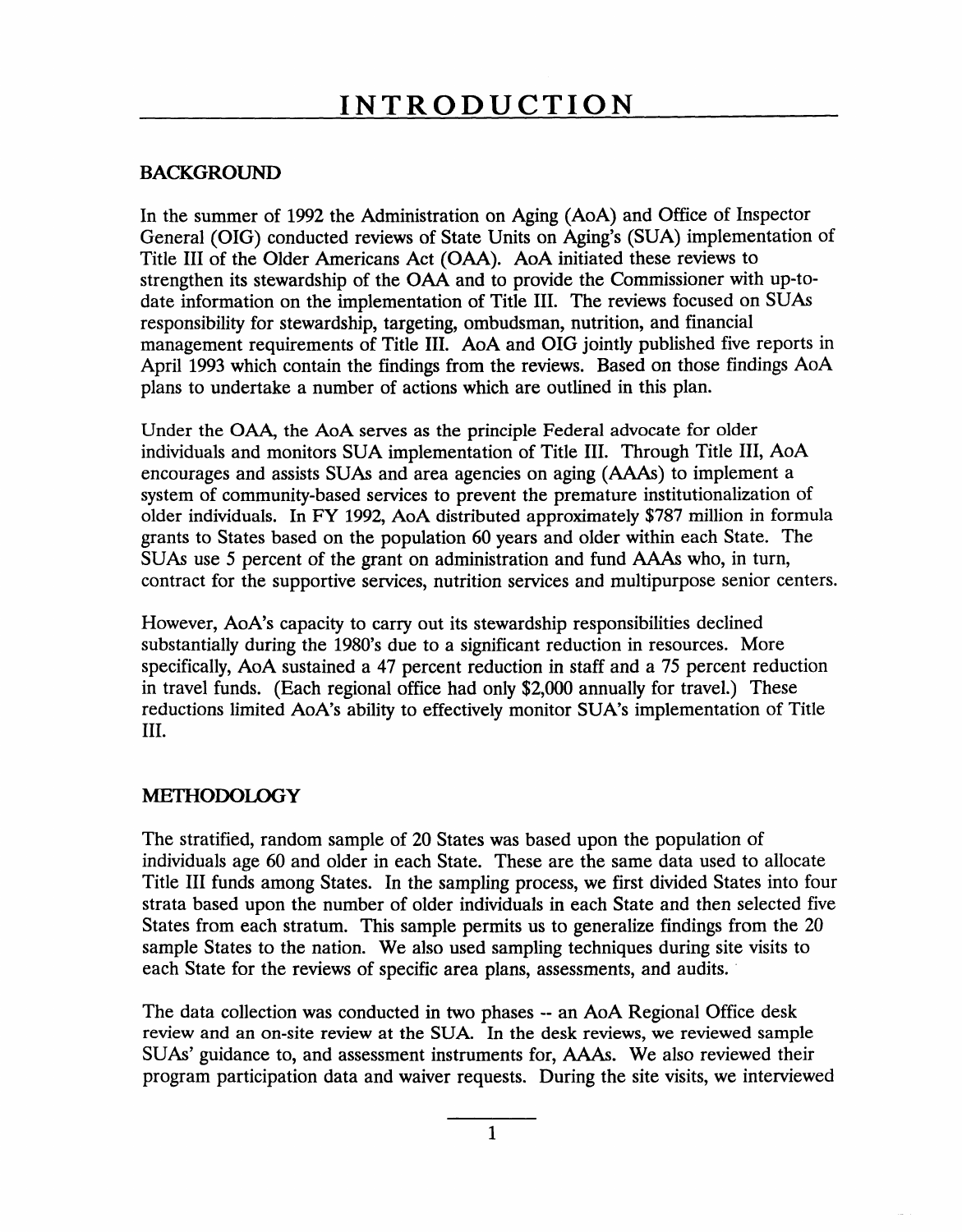SUA staff on their implementation of the requirements of Title III, and review samples of area plans, assessment reports, and audits. Data from reviews are weighted to reflect the sampling plan so that the percentages in the five reports represent the nation.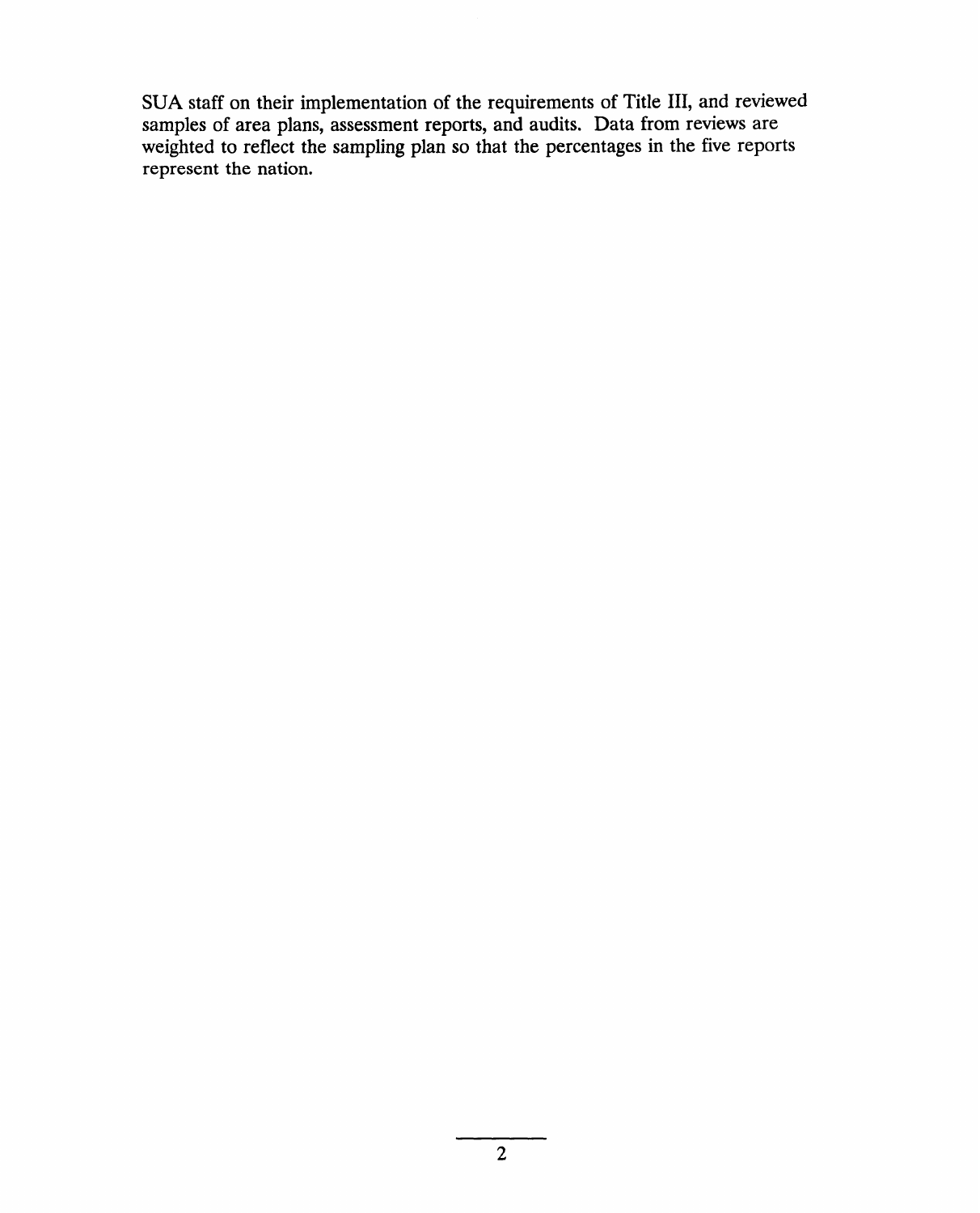#### STEWARDSHIP

Stewardship is the States' process of directing and monitoring AAAs. A key part of that process, the area planning process, works well for those SUAS using it to implement State as well as Federal initiatives. However, the requirements for coordinating with mental health and long term care facilities, and for conducting annual evaluations of outreach are often not addressed. Further, these same three criteria were often missing from assessment instruments. More importantly, one-third of SUAS do not conduct annual, on-site assessments of AAAs. Some of these SUAS want to, but can not because of resources limitations; others were unclear about this requirement.

Only half of the SUAS reported that all AAAs conduct the required evaluation of outreach. This is probably due to the lack of guidance and assessment from the SUAS. Further, authorized waivers for AAA services are common, but do not always follow required procedures established by AoA.

SUAS provide training and technical assistance to AAAs to address noted deficiencies. This assistance most frequently focuses on planning, monitoring, reporting, and financial management. They note that AAAs still have unmet needs and States are seeking training and technical assistance from AoA, including clearer guidance on program requirements and technical assistance on monitoring, data collection, cost sharing, and managing with declining resources.

#### TARGETING

Virtually all SUAS conduct targeting activities to identify and serve individuals with the greatest economic or social need. These activities most frequently include coordinating with other organizations and conducting conferences and meetings. They also include providing guidance and technical assistance to AAAs and monitoring their targeting efforts. Half of SUAS have established program participation goals for AAAs. Only one-quarter of SUAS have altered their intra-state funding formula, despite AoA's efforts to promote it as a useful targeting technique.

AAA targeting activities most often include outreach, specialized services, and site and provider selection. However, there are weaknesses in implementing the requirement for evaluating the effectiveness of outreach, and for identifying areas with substantia numbers of older individuals with limited English-speaking ability. Also, there are little data to document the effect of targeting initiatives.

SUAS note that targeting causes them to attempt to increase services to selected populations in a period of level funding. Accordingly, they are seeking guidance and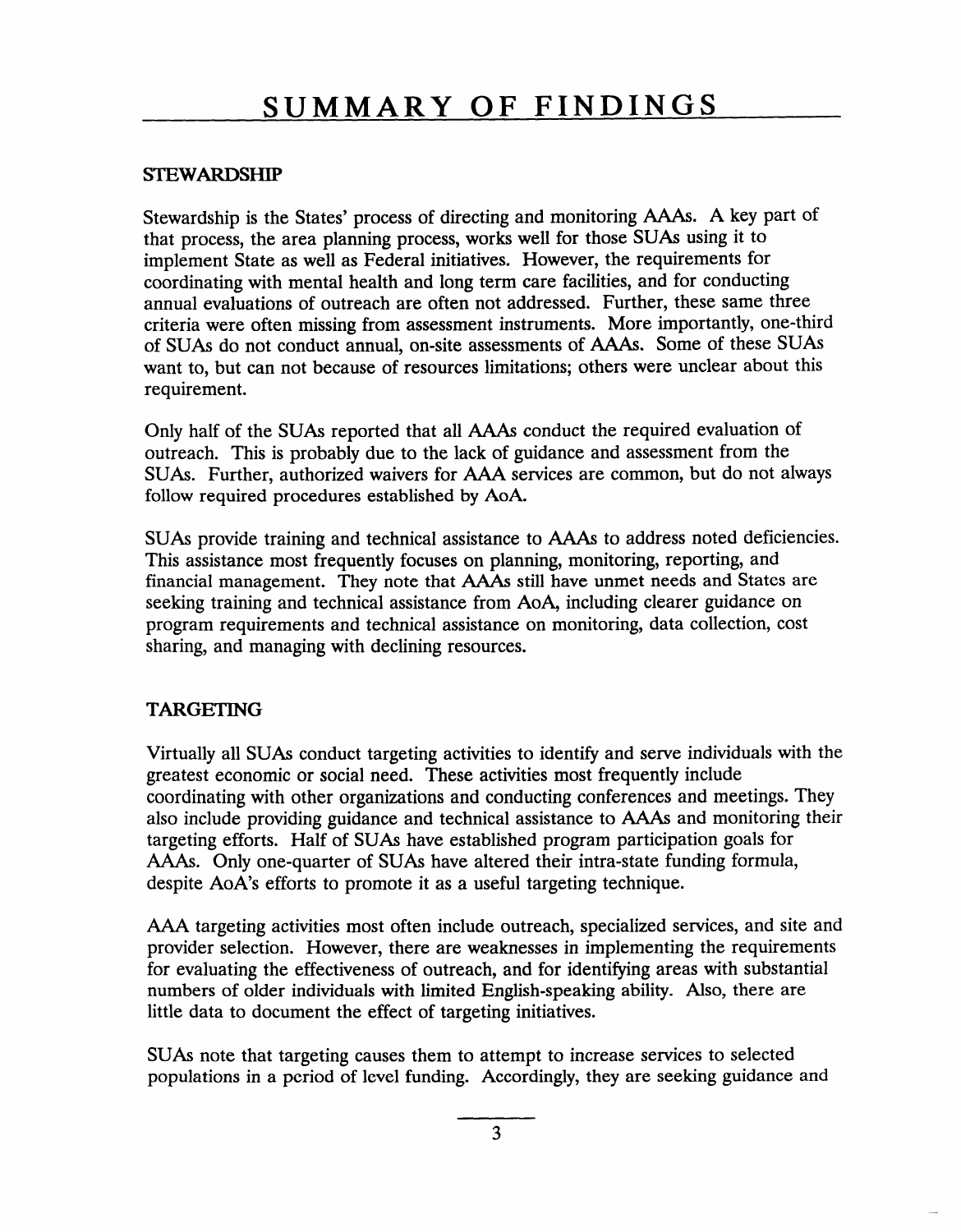technical assistance from AoA. In particular, they want to learn about "best practices" and to obtain better data on low-income populations.

#### OMBUDSMAN

While States have similarly structured their offices of ombudsman, their staffing varies greatly. Most ombudsmen are located in the same agency as the SUA, use sub-state offices, and are authorized by State law. However, professional staffing range from 1 to over 130 and volunteers range from 3 to 1,300. Most often professional staffing is directly proportional to the population of older individuals; this is not so for volunteers. One-fifth of States do not use volunteers because State law precludes them or because SUAS and AAAs doubt the abilities of volunteers.

Ombudsmen are generally successful in meeting the requirements of the OAA. Most have the authority needed to carry out all their responsibilities and have coordinated their activities with other agencies, as required. Half the ombudsmen visit all of their nursing homes annually, while most of the others visit at least 70 percent of them. Virtually all ombudsmen include licensed board and care facilities in their visitation program. About one-third report problems in getting adequate legal counsel.

#### **NUTRITION**

While States have been generally successful in implementing the nutrition requirements of the OAA, some weaknesses were noted in the SUAs' guidance to and assessments of AAAs. The weaknesses are eligibility criteria for home-delivere meals, the requirements for use of USDA'S cash/commodity option, and the provision of nutrition related services other than meals.

Virtually all States assess performance of AAAs' nutrition programs, but only 56 percent of these report that they conduct the assessments annually. Individuals who perform assessments of the nutrition program have a range of expertise and qualifications; a registered dietician or individual with dietetic qualifications or education is used by 58 percent of the States. Through the assessment process, States identified inadequate staff, lack of resources, and sanitation problems as the most common problems faced by the nutrition programs. All States have procedures to act on deficiencies identified by assessments.

The majority of States provide technical assistance or training to address deficiencies identified in AAA assessments. The subjects ranged from management and administration procedure training to meals related issues such as preparation and other nutrition services such as nutrition education. Further, many States seek to control nutrition program costs and utilize a variety of methods to help reduce costs of required or necessary services, to improve access to services, or to improve or increase services. States also discussed their reasons for choosing the USDA options for cash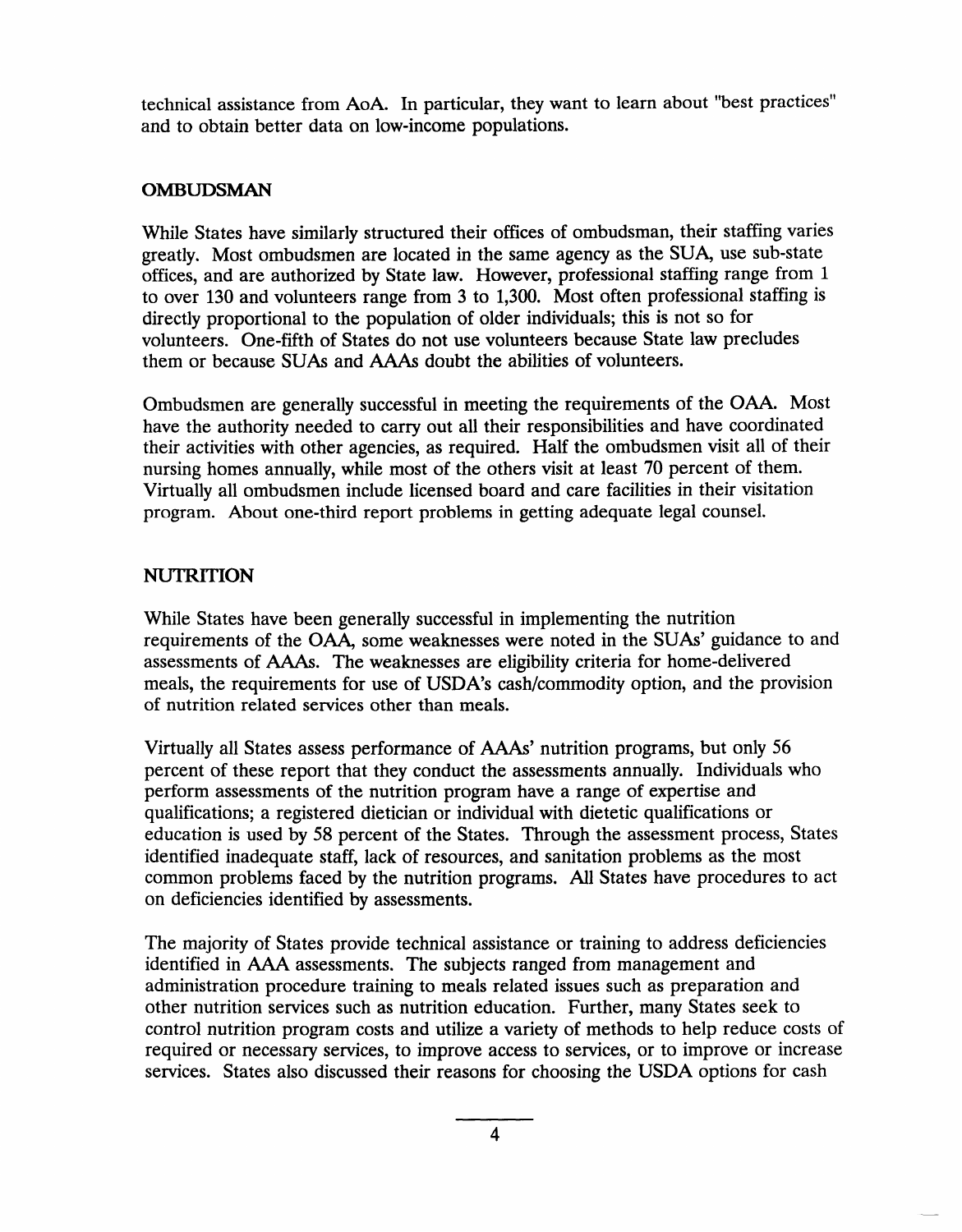and/or commodities. In general the reason for choosing commodities is the bonus items, however for some States the problems of storage, transportation or lack of variety, make choosing commodities less desirable.

#### FINANCIAL MANAGEMENT

While SUAs are meeting a majority of financial management requirements, some vulnerabilities exist. Three-fifths of SUAS do not include in their assessment standards the limits on AAA administrative expenditures. Yet, only four percent spend more than the authorized amount for SUA or AAA administration. We also found that most SUAS lack proper documentation on rural expenditures, and that one-fifth exceed limits for program development and coordination.

SUAS have implemented audit requirements. They require grantees to budget for audits and to submit completed audits to the SUA. SUAS have follow-up procedures to address weaknesses identified in audits and they provide training and technical assistance to address deficiencies. The most common deficiencies are weaknesses in internal controls and accounting. SUAS also requested training and technical assistance from AoA on federal requirements and audits.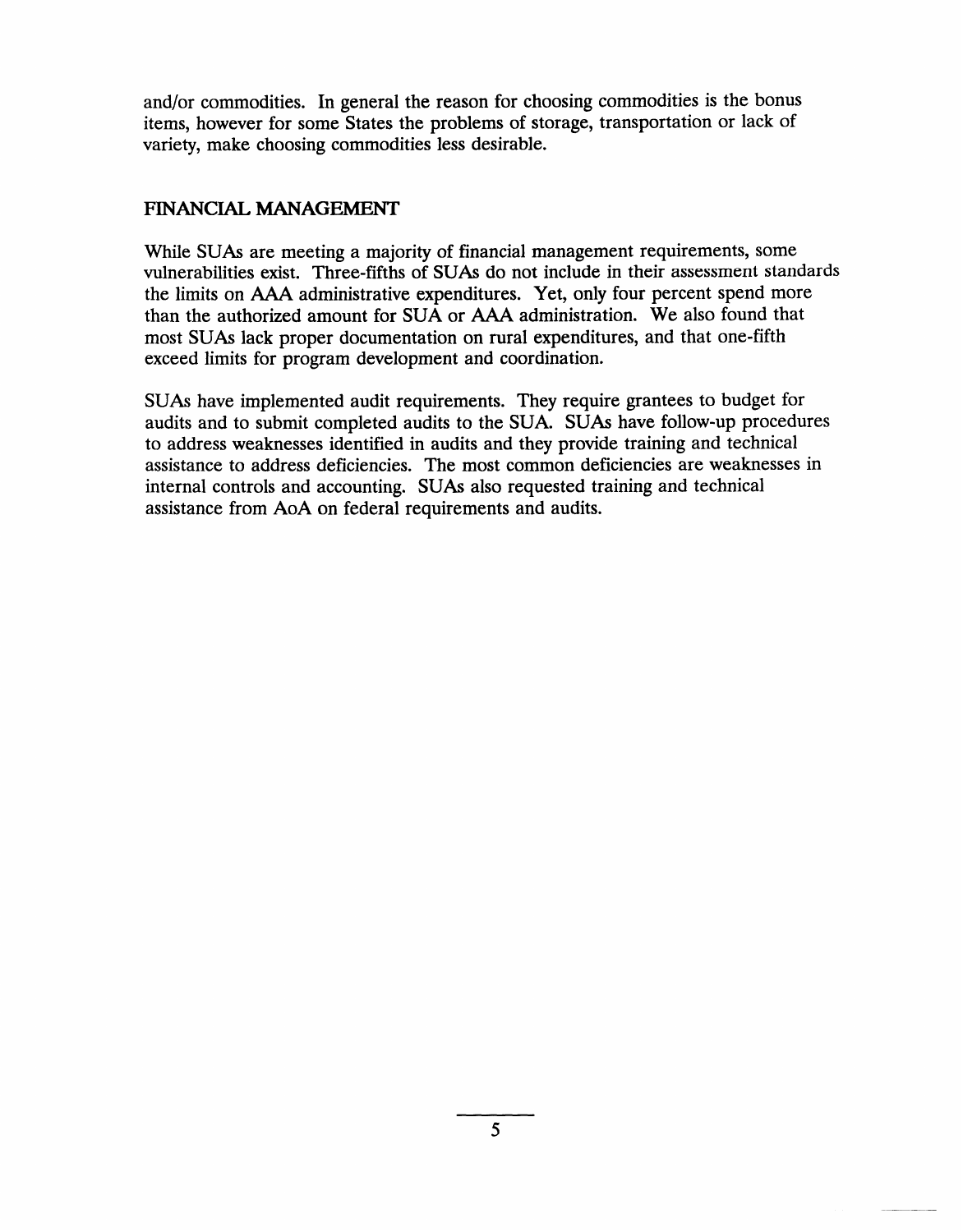State and area agencies on aging have been generally successful in implementing the requirements of Title III. However, the AoA/OIG review of SUAS has identified weaknesses in States' implementation. AoA has made SUAS aware of these weaknesses. In order to take corrective action, SUAS are seeking technical assistance and training from AoA. More specifically, the States want clearer and more comprehensive guidance on many requirements of the OAA and related federal laws and regulations, as well as on skills training and information about "best practices."

older individuals. The plan identifies three areas -- technical assistance, training, and AoA has prepared this action plan to address those SUA and AAA needs. The action plan is intended to strengthen the capacity of SUAS and AAAs to provide services to review -- which will be the primary focus of this capacity-building initiative. As a result of this effort, AoA will increase its direct guidance to States on the OAA and related laws and regulations; provide additional training in key programmatic and skill areas; and conduct periodic, standardized reviews of SUA and AAA implementation of Title III and the new Title VII programs.

#### TECHNICAL ASSISTANCE

In the course of the reviews AoA noted varying State interpretations and implementation of the OAA and related regulations. In response, SUAS requested that AoA provide clarification and definition of specific Federal requirements in a more timely manner. Currently, AoA issues Program Instructions (PI) when it believes there is a need to clarify a point of law or to initiate a new policy. At this time, AoA does not have a system that allows for archiving and subject-area retrieval. Accordingly, AoA will strengthen its system for providing guidance to SUAS.

AoA will strengthen its formal guidance to SUAS and AAAs by instituting the following:

- Policy Archiving and Subject-Area Retrieval System. AoA will issue a one-time compilation of responses to specific needs for policy clarification identified in the course of the AoA/OIG review. In addition, AoA will develop a policy archiving and subject area retrieval system.
- Dissemination of Policy Issuances and Technical Information. A compendium of PIs and Informational Memoranda will be widely disseminated and updated semi-annually. Most issuances will have automatic expiration dates. Also, AoA will explore additional methods of dissemination, such as a national electronic bulletin board or other electronic communications systems.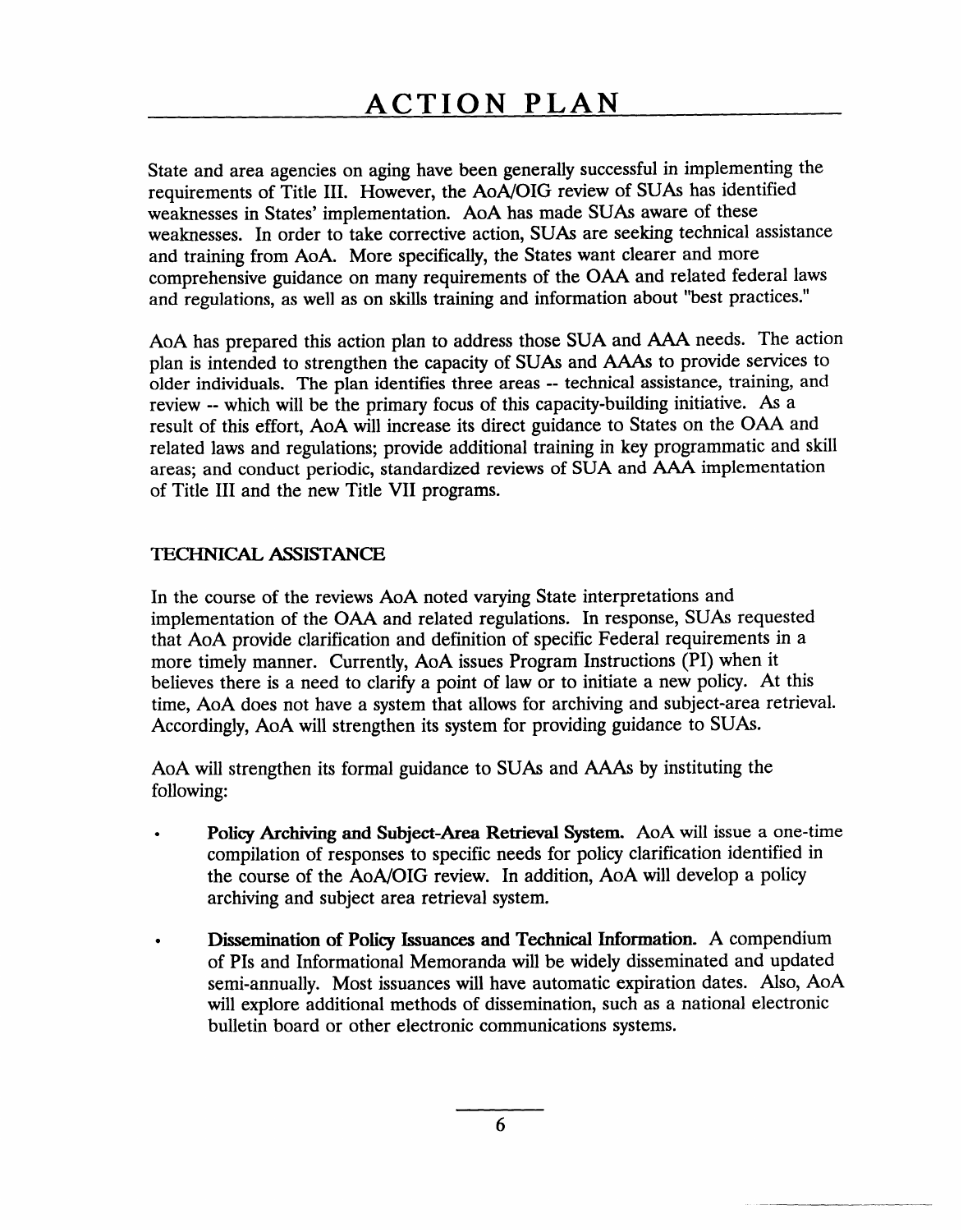- Prompt Response to Requests for Policy Clarification. AoA will respond to most requests for policy clarification within 30 days. The majority of responses will most likely address State-specific issues. However, if AoA believes that the issue has national significance, it will issue a Program Instruction.
- Proposals for Amendments to Eliminate Outdated or Ineffective Requirements of The OAA. When AoA notices, or when SUAS or AAAs bring to its attention, contradictory language which affects implementation of the program, AoA will seek an amendment or provide a clarifying regulation. A frequently cited example from the reviews is the requirement that current expenditures in rural areas exceed 105 percent of the 1978 expenditures.

#### TRAINING

In the course of the reviews AoA noted that SUAS lacked selected skills needed to carry out requirements of the OAA. Many SUAS agreed and noted that AAAs also need skills training. AoA/OIG staff, along with the SUAS, identified a number of key skill areas during the review process. These areas include accounting, financial management, assessment, reporting, and contracting. Examples of training needs for programmatic areas included targeting, cost-sharing and managing voluntary contributions, obtaining adequate legal counsel for ombudsmen, recruiting and managing volunteers, and nutrition program issues.

AoA will strengthen its commitment to provide training to the network by undertaking the following:

- Survey of States. The survey will ask SUAs to identify key administrative and programmatic skills needed to implement the OAA.
- Training Strategy. This strategy will include the developing a priority listing of training needs, identifying appropriate training approaches, and identifying of knowledgeable and skilled individuals to conduct the training. AoA headquarters and regional staff, as well as Title IV Discretionary Program resources, will be used to implement this strategy. Additionally, AoA will conduct special training on the implementing regulations for the 1992 Amendments within 90 days of the final rule.

#### REVIEW

The AoA/OIG reviews provided up-to-date and reliable information on State compliance with requirements of the Act. They also found that States were unclear about AoA's expectations in a variety of program activities and, therefore, failed to address some requirements of the OAA. Accordingly, AoA will continue to conduct regular reviews of the implementation of Title III and the new Title VII.

7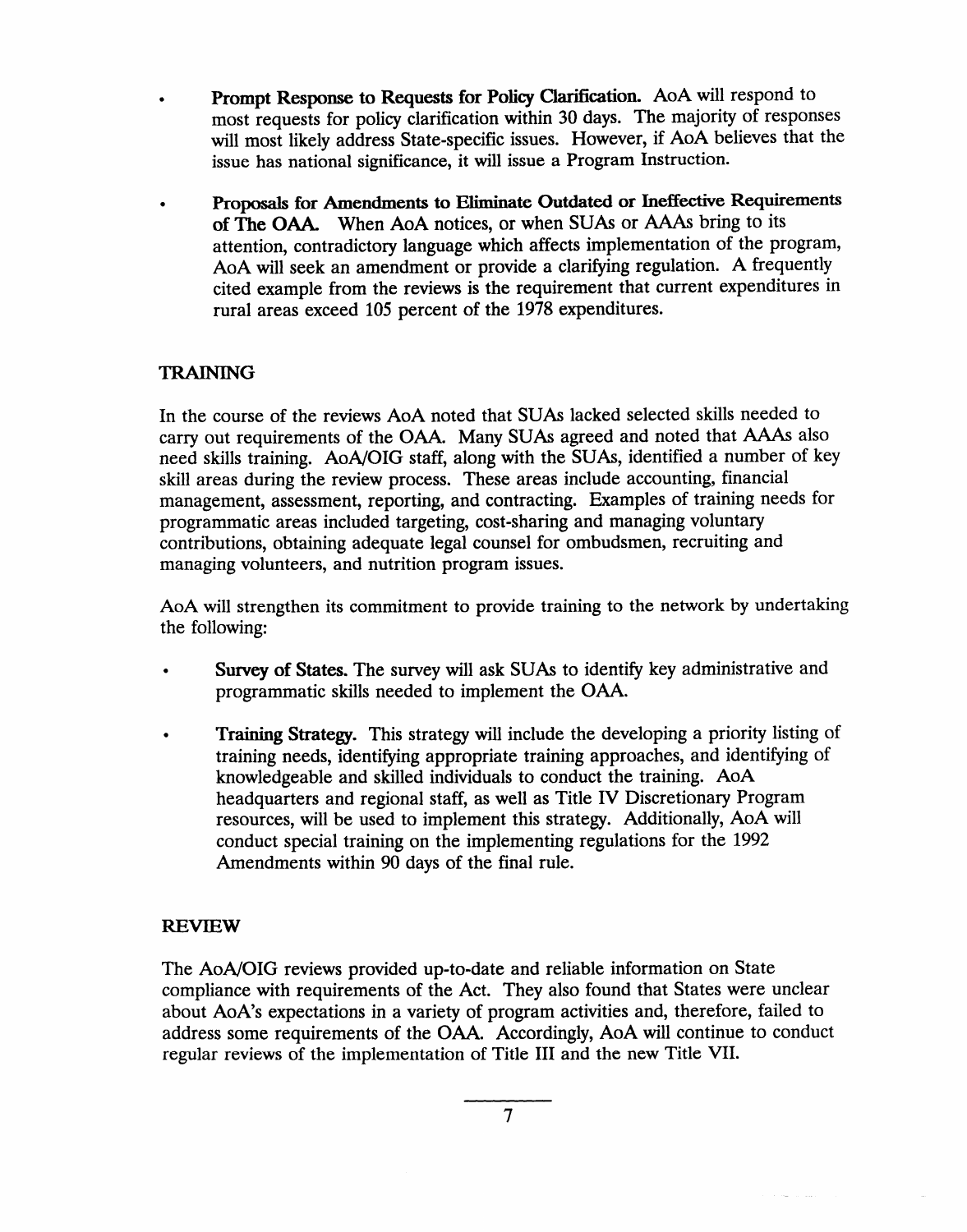Future reviews will use the tools developed for this initiative. AoA will use standardized instruments and a process that will include pre-testing. The instruments will be published and made available to SUAs in advance of site visits. Baseline reviews will be conducted in all States, and subsequent reviews will focus on specific problem areas.

In 1993, AoA will take the following two steps:

- � State Self-Assessments. During the spring of 1993, AoA will ask all States that did not participate in the 1992 reviews to self-assess. Regional offices will conduct follow-up site visits to clarify information and to discuss weaknesses.
- 1994 Reviews. AoA will modify the review instruments to include changes in requirements as a result of the implementation of the 1992 Amendments, and will conduct reviews in the spring of 1994.